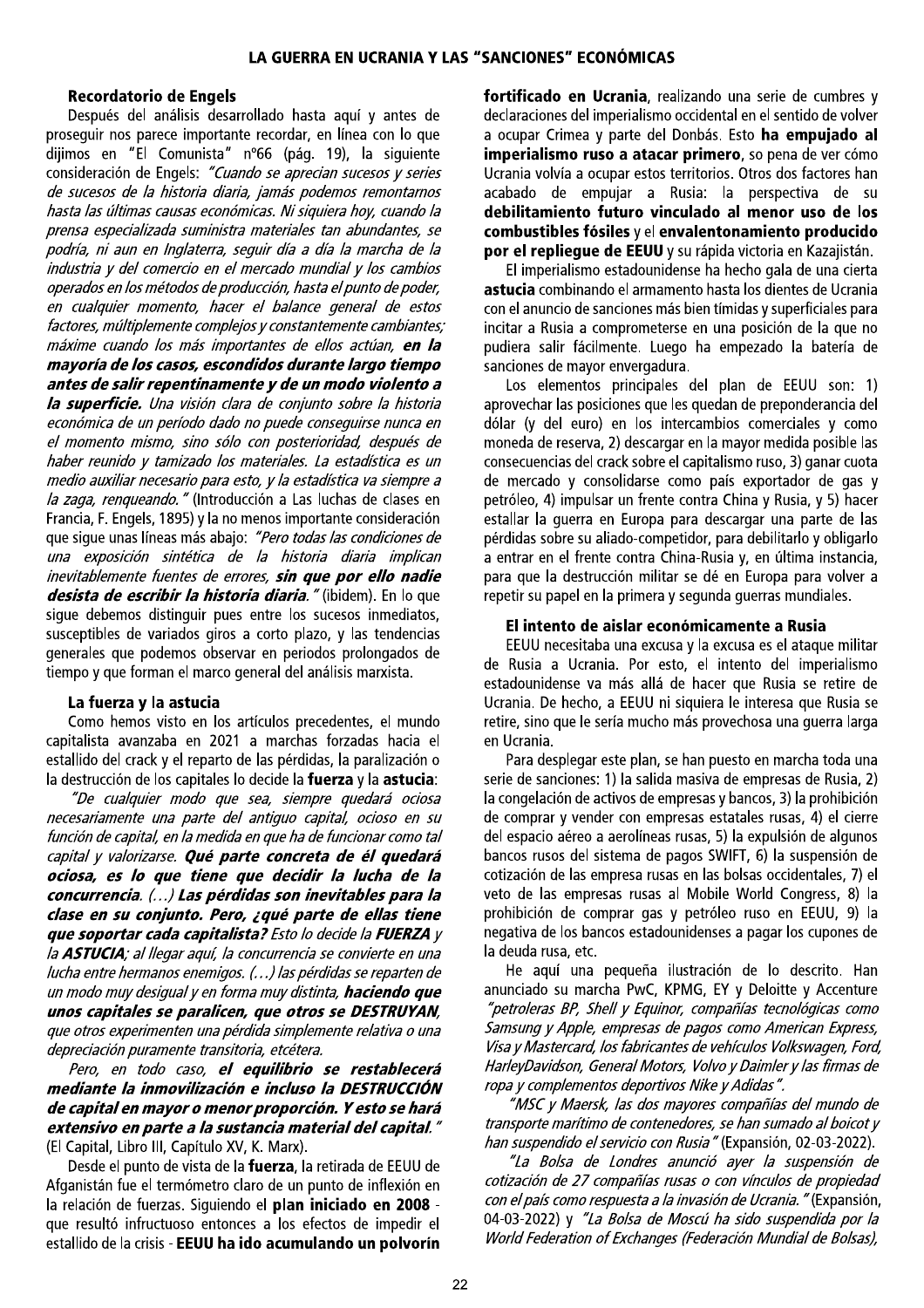la principal asociación internacional que aglutina a los mayores mercados bursátiles del planeta. " (Expansión, 05-03-2022).

"el Mobile World Congress no dudó aver en vetar la presencia de Rusia. En total, se esperaba la llegada de 20 empresas rusas (...) SoftMediaLab, IPTV, Sigma Messaging o Trueconf. También figuraban en la lista de expositores la firma de ciberseguridad Kaspersky y el operador Russian Satellite Communication Company. "(Expansión, 26-02-2022), aunque en realidad lo que verdaderamente se hizo patente en el MWC es el predominio de las empresas chinas.

El impacto inicial de estas sanciones ha sido duro para la economía rusa, con grandes caídas en las cotizaciones y el cierre temporal de la bolsa.



## Las posiciones desde las que dispara EEUU

EEUU mantiene a través del dólar una parte de sus posiciones en el plano financiero correspondientes al anterior reparto del mundo. Estas posiciones son un poco más robustas si se le suman las de su aliado-rival, el euro de la UE.

La predominancia del dólar en el intercambio mundial y como moneda de reserva fue impuesta como resultado de la 2<sup>ª</sup> querra mundial, pero en el transcurso posterior ha sido incluso una conveniencia para el resto de imperialismos que se han ido desarrollando ganándole terreno a EEUU en la producción mundial. Una conveniencia un tanto inconveniente si se quiere, pero que no evitaba que fueran ganando posiciones al mantener sus monedas devaluadas y favorecer la exportación de sus mercancías.

Al contrastar los siguientes gráficos, debe tenerse en cuenta que no se corresponden a una situación sólida y consolidada sino a una situación que languidece. Son el retrato de una situación de predominio financiero al que le faltan las bases materiales en la producción para sustentarse. Son una foto del presente que refleja más una situación pasada que la situación que se está gestando y se ha gestado en su interior.





Esta desproporción actual da una posición de fuerza o, como mínimo un punto de apoyo, al imperialismo occidental y tampoco es desdeñable el predominio del sistema SWIFT que "se creó en 1973, cuando se estableció en Bruselas con más de 200 entidades. En la actualidad supera los 9.000 miembros a nivel mundial y lo usan 11.000 bancos en 200 países o territorios." (Expansión, 28-02-2022). El sistema SWIFT es - hov - mucho mayor que la alternativa rusa SPFS o china CIPS: "el SPFS, donde sólo hay 20 bancos extranjeros. Esto contrasta con las más de 1.200 entidades de 100 países, incluidos grandes bancos globales, activas en Cips." (Expansión, 01-03-2022).

#### Porcentaje de participación en las reservas de divisas



Si no solamente vemos la comparación en un instante dado, se observa claramente una tendencia a la disminución del porcentaje de reservas en dólares, aunque sigan suponiendo más de la mitad del total. En "El Comunista" nº66 (pág.12) se puede ver con qué rapidez el dólar desplazó a la libra esterlina en su papel de moneda de reserva. Por lo tanto, no es tan importante el punto de partida como el ritmo de erosión de la posición de predominio inicial, ritmo que se puede acelerar dramáticamente después de la jugada actual del imperialismo occidental.

En el siguiente gráfico vemos otra tendencia, poco apreciable en el gráfico anterior: un ritmo de crecimiento muy superior del yuan como reserva de divisa que el resto de monedas.



Fuentes: FMI, Bloomberg, 20-03-2022

Este análisis no se puede desligar de lo que hemos expuesto en esta revista en el artículo "Estertores y espasmos de la circulación mercantil capitalista" ni tampoco de los datos aportados en "El Comunista" nº67 (pág. 6) en cuanto al desplazamiento de EEUU por parte de China en la participación entre las 500 empresas con mayor facturación a nivel mundial o en el hecho de que los 4 primeros bancos por activos (Tier 1) a nivel mundial sean chinos, etc. En el siguiente gráfico, se suman los PIB (a paridad de poder de compra) de los EEUU y la UE para que no queden empequeñecidos por el aumento de China pero el concepto queda igualmente muy bien ilustrado: incluso sumando EEUU y la UE, su tendencia es descendente mientras que la participación de China en el PIB mundial es claramente ascendente.

#### Participación en el PIB global (a poder de paridad de compra)

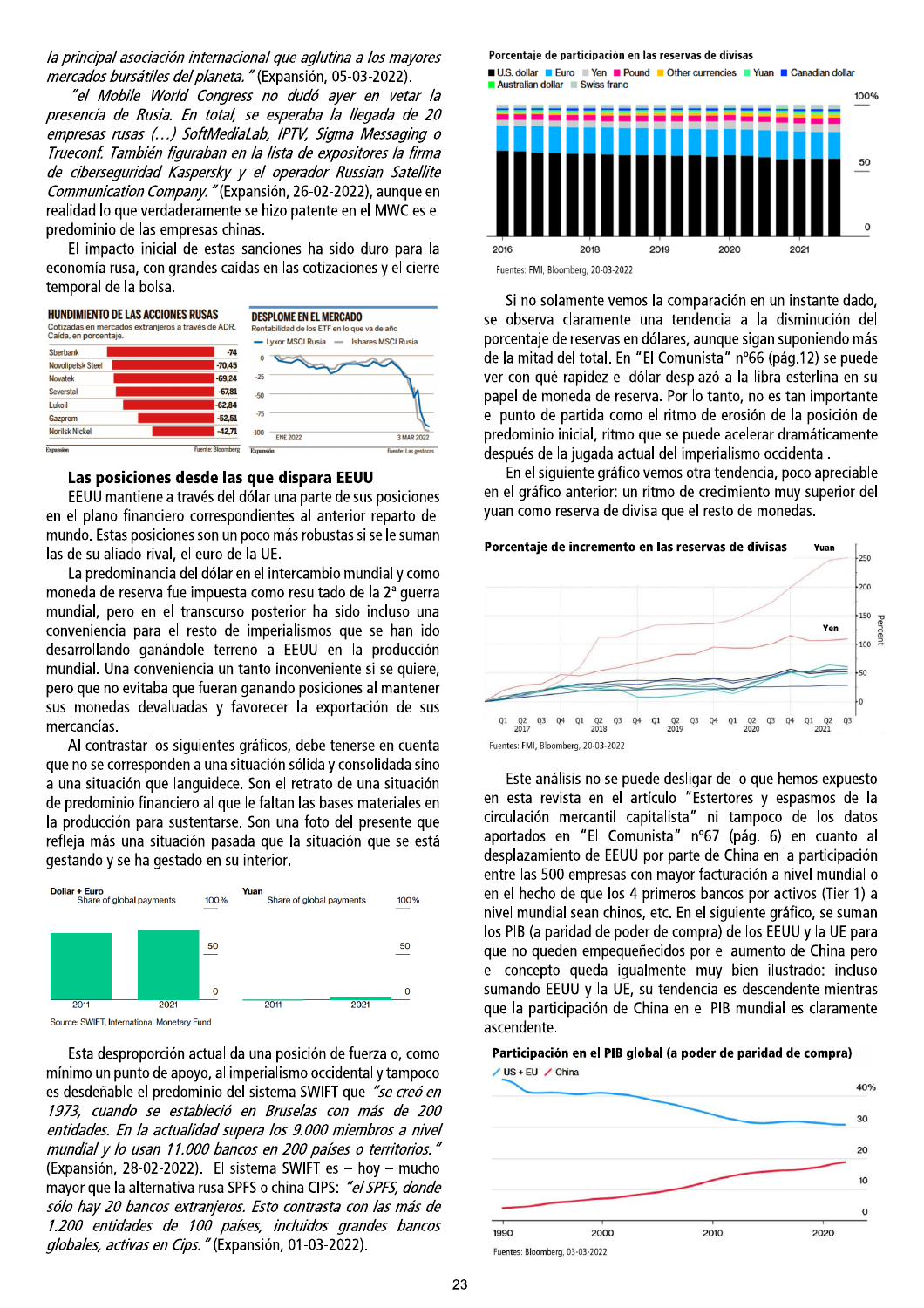## Las sanciones también golpean a bancos y empresas occidentales

En esta querra financiero-comercial, el ataque contra el capitalismo ruso también alcanza a las propias empresas occidentales. Este "fuego amigo" tiene atrapados a una parte de los especuladores occidentales en Rusia:

"A finales de 2021, los inversores extranjeros poseían 20.000 millones de dólares de deuda rusa, y bonos soberanos denominados en rublos por valor de 41.000 millones de dólares, según datos del Banco Central ruso. Las inversiones en acciones rusas ascendían a 86.000 millones de dólares, según datos de la Bolsa de Moscú. " (Expansión, 02-03-2022).

"Los bancos extranjeros se juegan 121.500 millones de dólares (unos 109.500 millones de euros) en Rusia." (Expansión, 02-03-2022), aunque se puede ver que los que tienen mayor exposición son bancos europeos (UniCredit, Raiffeisen, Société Générale) y no estadounidenses: los 25.000 millones de Italia o Francia más los 17.500 millones de Austria y 8.000 millones de Alemania suman 75.500 millones de los bancos europeos contra los 14.600 millones de EEUU o los 9.500 millones de Japón.

## La reacción del imperialismo ruso

En el plano económico, el Banco Central ruso ha subido rápidamente los tipos de interés, "prohibió el lunes a las instituciones extranjeras vender valores locales en la Bolsa de Moscú, y suspendió la negociación de acciones y derivados." (Expansión, 02-03-2022) y empezó a exigir que se comprara su gas en rublos y a pagar los cupones en rublos.

En el plano militar, Rusia ha activado su sistema de armas atómicas. El filisteísmo pequeñoburqués se nutre de la ilusión de que contra las sanciones económicas el otro contendiente podrá responder solamente con otras sanciones. Pero las sanciones son un acto de querra y, en caso de que fuesen realmente efectivas para estrangular a Rusia, ésta respondería como si le hubieran lanzado un mísil.

No podemos cultivar ninguna ilusión de que el conflicto militar se quede encerrado en Ucrania mientras en el resto del mundo se ventila con "civilizadas" sanciones económicas: la guerra comercial y la guerra militar son dos momentos de un mismo conflicto por la conquista de mercados y reparto del mundo. El volcán de la producción está en Asia y el capitalismo necesita hacer extensiva al continente asiático la destrucción de fuerzas productivas.

## La reacción de los imperialismos chino e indio

Tanto China como la India se han negado a condenar la actuación militar de Rusia.

Pese a que una parte de las empresas y bancos chinos aseguran cumplir con las sanciones impuestas por EEUU, la posición oficial del Gobierno chino no las reconoce. Los lazos económicos entre China y Rusia son conocidos: "Rusia es, con diferencia, el mayor receptor de préstamos de instituciones del sector oficial de Pekín, con un total de 151.000 millones de dólares (135.400 millones de euros) entre 2000 y 2017. (...) este mes, la rusa Gazprom y la china CNPC firmaron un acuerdo de 25 años sobre una nueva ruta de suministro de gas, el gasoducto Power of Siberia, que se pondrá en marcha en 2019 y que se espera que alcance su plena capacidad en 2025. Rosneft, el mayor productor de crudo de Rusia y su principal exportador de petróleo a China, que representa el 7% de la demanda anual total del país, acordó este mes con CNPC suministrar 100 millones de toneladas de petróleo a China a través de Kazajistán durante 10 años. Rusia y China también están trabajando en un tercer proyecto para construir un gasoducto a través de Mongolia. (...) La semana pasada, Gazprom Neft anunció que empezaría a pagar todos los repostajes de aviones rusos en aeropuertos de China en vuanes, convirtiéndose en la primera empresa rusa en hacerlo. (...) Durante los primeros nueve meses de 2021, Rusia y China realizaron el 8,7% de su comercio en rublos y el 7,1% en otras divisas, según los datos del Banco Central ruso. El dólar y el euro supusieron el 36,6% y el 47,6% del comercio entre Rusia y China, respectivamente. "(Financial Times, 24-02-2022).

China ha bloqueado la expulsión de Rusia del G-20 propuesta por EEUU y proporcionará alternativas a las empresas rusas además de contar con la oportunidad de ocupar el mercado abandonado por las empresas occidentales: "Los bancos rusos Sberbank, Alfa Bank y Tinkoff anunciaron ayer que acudirán al operador chino UnionPay como alternativa para eludir el aislamiento. " (Expansión, 07-03-2022).

"El principal enviado de China a Rusia instó igualmente a los ejecutivos chinos en Moscú a "llenar el vacío" creado por la guerra, sin mencionar las sanciones." (Bloomberg, 25-03-2022).

India por su lado tiene una gran dependencia de la compra de armas a Rusia. Pero no es sólo este aspecto el que determina su actuación. Su confrontación con China en la frontera del Himalaya es uno de los puntos en los que EEUU podría tratar de desencadenar el conflicto en Asia, acercándose al foco de la sobreproducción que no puede contener. No por casualidad, la primera reacción de China e India ha sido reanudar sus conversaciones para desactivar la tensión en sus fronteras.

En esta área, EEUU está muy lejos de haber conseguido aislar a Rusia: "Lavrov participará en una reunión de ministros de Asuntos Exteriores de los países fronterizos con Afganistán, (...). También está previsto que visite la India el jueves para discutir la venta de crudo ruso al país y la posibilidad de un método de pago denominado en rupias y rublos que podría funcionar fuera del sistema de mensajería SWIFT" (Bloomberg, 29-03-2022).

# El papel del imperialismo europeo

El imperialismo europeo ha estado tratando de evitar esta situación, nadando entre dos aguas, pero su debilidad en el plano militar y cibernético, el horadamiento de su patio trasero por parte de China con los bajos precios de sus mercancías y su inversión en infraestructuras, así como la irrupción del matón ruso al borde de sus fronteras, disminuyen drásticamente su margen de maniobra.

Igual que un sector dentro de los EEUU sería más bien propenso a intentar una alianza con Rusia, también dentro de las burguesías europeas hay sectores que observan cómo se prepara su sacrificio en caso de que el conflicto se extienda desde Ucrania a otros estados vecinos. En este sentido, recordemos las declaraciones del almirante alemán en favor de una alianza con Rusia, por las que le obligaron a dimitir.

La situación ha empujado a la burquesía europea a los brazos de EEUU y a reforzar su papel en la OTAN. Alemania, así como el resto de países de la UE, incrementará el gasto militar y ha enviado armas a Ucrania (y no sólo cascos, como en enero). Esto, sin embargo, no se ha desarrollado linealmente v sin contradicciones: recordemos que Hungría prohibió el paso de armas a través de su territorio, Polonia se ha negado a proporcionar sus MIG a Ucrania, por miedo a las represalias de Rusia, y Francia detuvo a soldados ucranianos de su legión extranjera que intentaban llegar a Ucrania.

# El gas y el petróleo

La dependencia de la UE del gas y del petróleo ruso no es algo que pueda desaparecer en un instante: "La CE estima en 5 años el plazo para no depender del gas ruso" (Expansión, 11-03